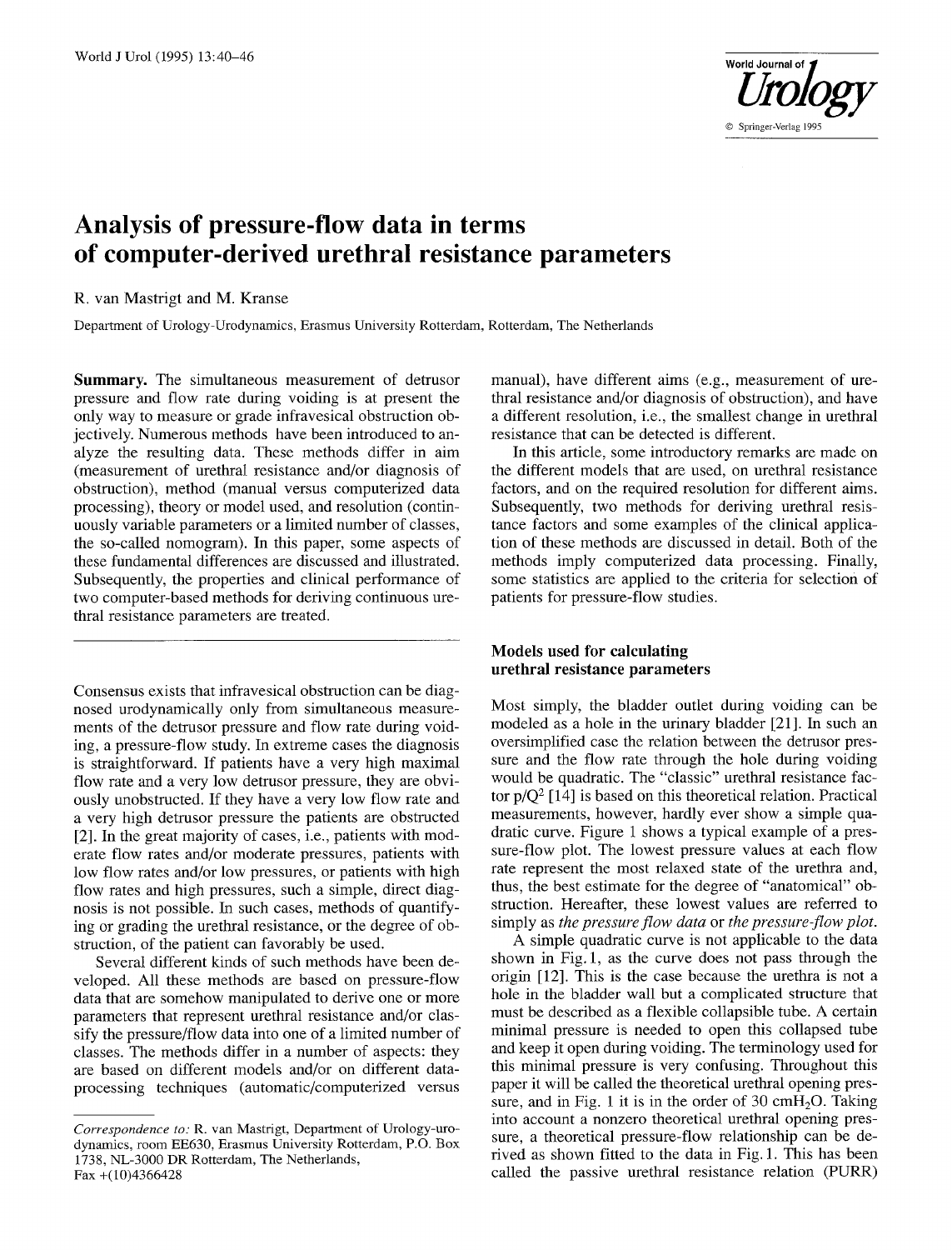

Fig. I. A typical example of a pressure-flow plot, fitted with a quadratic pressure-flow relation with additive theoretical urethral opening pressure



Fig.2. An example of a pressure-flow plot that cannot adequately be described by a quadratic pressure-flow relation

[20]. Although this relation accounts for opening of the urethra, it is nonetheless based on rigid pipe hydrodynamics: as long as the urethra is open, it has a constant crosssectional area. In reality this is usually not the case. The urethra is an elastic structure, and its cross-sectional area depends to some degree on the pressure. As a consequence, pressure-flow plots often have a shape that cannot adequately be described by the quadratic relation shown in Fig. 1. Figure 2 shows an example.

Taking a pressure-dependent change in the cross-sectional area of the urethra into account, it is possible to model the urethra as an elastic collapsible tube [3]. Such a model results in a pressure-flow relationship that is not quadratic but has a variable shape depending on the elasticity of the urethra [23]. In a subsequent section of this article we demonstrate that for the determination of one practical, combined urethral resistance parameter this model has drawbacks as a result of its statistical properties. Therefore, an alternative model with favorable statistical properties has also been proposed, an orthogonal polynomial model [7]. Using this model it was found that on average, pressure-flow plots can best be modeled in terms of the average height (of the lowest pressure values at each flow rate) and the average slope (of these values). Figure 3 shows a straight line based on these values superimposed on the data. This line does not ideally "fit" the



Fig. 3. A straight line fitted to the pressure-flow plot shown in Fig. 2. The line is defined by its average height and slope, which were automatically determined from the lowest pressure values in the data

data (as compared with other possible curves) but represents the only two properties (average slope and height) that can reliably be determined in the average patient.

#### **Urethral resistance parameters**

When the mathematical relations or models described in the previous section are used to characterize the pressureflow data measured in patients, a number of parameters result that define the fitted curve. The quadratic PURR curve (Fig. 1) is defined by two parameters: the theoretical urethral opening pressure, or the pressure at which the fitted curve intersects the pressure axis, and its steepness (in the references cited, only the theoretical urethral opening pressure is used as a parameter). The collapsible tube model [23] is defined by a comparable theoretical urethral opening pressure, a steepness, and a shape factor, or exponent m. The orthogonal polynomial model is defined by a number of parameters, depending on the number of terms included in the model; in Fig. 3, two terms were used, resulting in a curve defined by its average height and average slope.

In theory, the parameters listed for the various models can directly be used as urethral resistance parameters. A problem is that it is unclear how patient measurements should be compared and how, for instance, improvement or deterioration should be concluded if urethral resistance is defined in terms of a set of parameters. This can be illustrated using the study described below [13].

# **Application of the orthogonal polynomial model to alpha-blocker data**

In 32 patients, 3 pressure-flow studies were done before treatment and 3 studies were conducted after 4 weeks of treatment; 16 patients were treated daily with 4 mg of an alpha-blocker, doxazosin, and 16 patients received a placebo. The study was randomized and double-blind. The digitally stored pressure-flow data were processed using the software packages MATLAB, QPRO, PARADOX,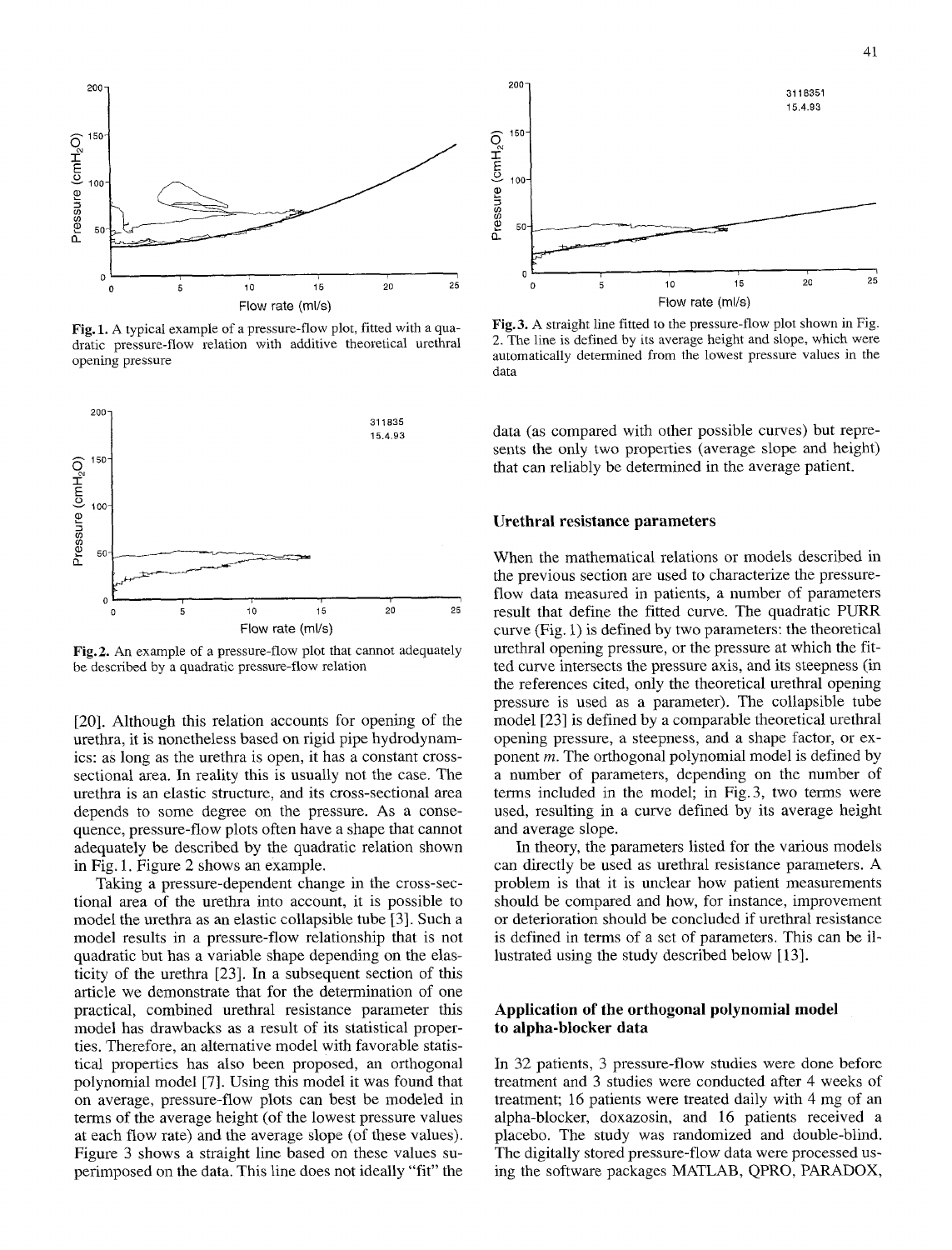**Table** 1. Mean value and standard deviation of the average height and the average slope of pressure-flow plots as measured in 16 patients treated daily with 4 mg of Doxazosin and in 16 patients treated with placebo as well as the significance of the observed change in the parameters as a result of the treatment Parameter Treatment Before treatment Mean SD

| Parameter                 | Treatment       | <b>Before</b><br>treatment |           | During<br>treatment |     | Signifi-<br>cance of |
|---------------------------|-----------------|----------------------------|-----------|---------------------|-----|----------------------|
|                           |                 | Mean                       | <b>SD</b> | Mean                | SD  | change <sup>a</sup>  |
| Average height            | Placebo         | 66                         | 26        | 63                  | 29  | 0.72                 |
| (cmH <sub>2</sub> O)      | 4 <sub>mg</sub> | 81                         | 33        | 71                  | 27  | 0.098                |
| Average slope             | Placebo         | 4.5                        | 4.6       | 4.6                 | 3.7 | 0.57                 |
| (cmH <sub>2</sub> O/ml/s) | $4 \text{ mg}$  | 5.3                        | 4.0       | 4.8                 | 4.0 | 0.21                 |

a Wilcoxon matched-pairs signed-rank test

and SPSS. The part of the presssure-flow data closest to the flow-rate axis was automatically detected and fitted with a first-order orthogonal polynomial [7]. The pressure-flow plots were thus characterized in terms of the two parameters *average height* and *average slope.* In Table 1 the mean value and standard deviation of these two aspects of the pressure-flow plots and the significance of the observed change in parametric values as a result of the treatment (Wilcoxon's matched-pairs signedrank test) are shown.

The table shows that both the average height and the average slope of the polynomial fitted to the pressureflow data decreased upon doxazosine treatment, but these changes were not significant. In the placebo group the average slope increased slightly but not significantly. The average height decreased insignificantly, and certainly to a lesser extent, in this group than in the treatment group. In terms of the significance values listed in the last column, the impression is gained that changes were more important in the treatment group than in the placebo group, but all differences were insignificant.

However, when average height and average slope were combined in a test variable by adding both values divided by the population means, the Wilcoxon matched-pairs signed-rank test showed a significant change in this test variable in the 4-mg group ( $\dot{P} = 0.030$ ) but no significant change in the placebo group ( $P = 0.76$ ). This example therefore demonstrates that by combining different aspects or parameters of a pressure-flow plot into one urethral resistance factor or test variable, differences between patients treatments can be tested more sensitively.

# **Combined urethral resistance parameters and nomograms**

Two fundamentally different methods are in use for combining aspects of pressure-flow data into one factor or class. One method is to use a nomogram or classification method that implies the use of borderlines or decision rules, for instance, "if the maximal flow rate is below soand-so much and the pressure is at least so-many times the flow rate but below so-many times the flow rate, the patient has obstruction type such-and-such" [1, 5, 22]. Another method is to calculate a continuous variable such as *flow rate divided by pressure.* Apart from obvious differences (for instance, some methods necessitate the use of a computer, whereas others do not), these two types of dif-

ferent methods have partly different aims: a continuous variable is more fit for measuring urethral resistance and testing for changes, whereas a nomogram is more fit for diagnosing obstruction. The difference between these aims is nonsymmetrical. A continuous variable designed for measuring urethral resistance can be used for diagnosing obstruction (by adding borderlines or decision rules); a nomogram or classification method, however, often cannot be used for measuring urethral resistance. This results from the observation that a nomogram uses a limited number of discrete classes, in the extreme case only two: obstructed or unobstructed. This makes such methods less sensitive in detecting changes in outflow obstruction in response to treatment. Obviously, this must depend on the number of classes used in the nomogram. This dependence can be illustrated using the alpha-blocker data presented in the previous section.

To avoid bias by using specific pressure-flow analysis methods the detrusor pressure at maximal flow rate was considered as a measure of urethral resistance for this test. The (averaged) pressure values measured before and during treatment ranged up up  $222 \text{ cmH}_2\text{O}$ . This range was divided into a varying number of equidistant classes. If a pressure value was identical to the borderline between two classes, a random generator was used to assign the value to one of the two neighboring classes. For each number of classes tested, the assignment procedure was repeated eight times to estimate the variation caused by the random assignment of borderline values. Figure 4 shows the significance of the difference observed between classified pressure values measured before and during treatment using the Wilcoxon matched-pairs signedrank test as a function of the number of equidistant classes.

The bar labeled > *200* represents the significance of the difference for the original, unclassified pressure values (0.0231). The error bars represent the standard error of the mean as a result of repeated random assignment of borderline values. The arrows on top of the bars at five and four classes indicate that these bars are out of range. It can be observed that if the number of equidistant classes was less than or equal to nine, the difference in classified pressure values was not significant at a level of 0.05. At three classes the significance seems to decrease again. This results from the observation that as the number of classes decreases, more and more patients are assigned to the same class before and during treatment. The statistical test used excludes these "ties." Figure 5 shows the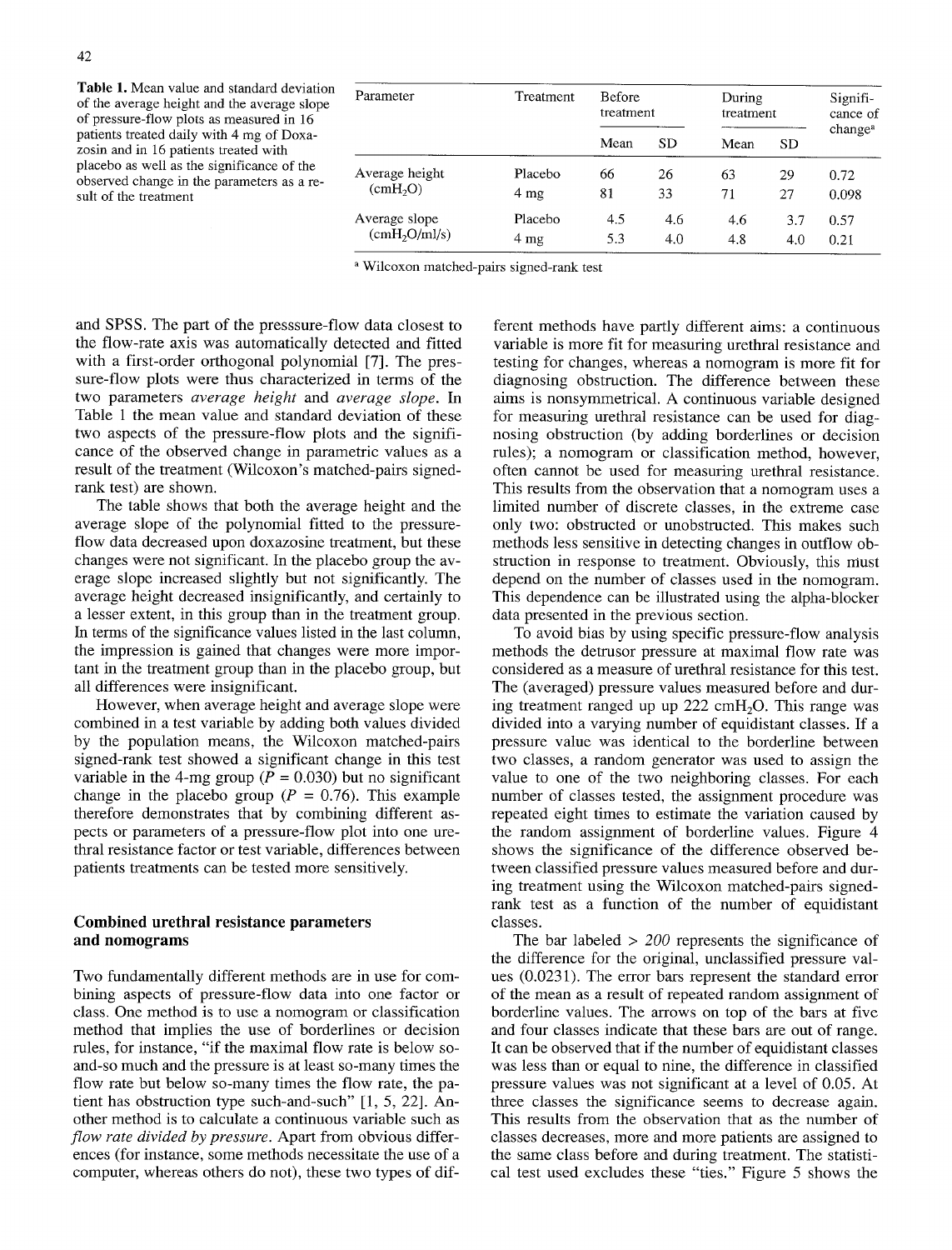

Fig.4. The significance of the observed decrease in detrusor pressure at maximal flow rate in patients treated with an alpha-blocker. The pressure values were classified using different numbers of equidistant classes. The bar labeled > *200* gives the significance of the pressure change in the unclassified data. When 9 or fewer classes were used the pressure decrease was not significant at the 5% level



Fig.5. The number of patients (of a total of 16) that were assigned to the same class before and during treatment with an alphablocker, plotted as a function of the number of equidistant classes used. Data were obtained from the patients illustrated in Fig. 4

number of ties plotted as a function of the number of classes.

At 3 classes, 13 of the 16 patients were in the same class before and after treatment; in this case the significance level shown in Fig. 4 is based only on the remaining 3 patients. The graphs clearly illustrate that the classification of pressure-flow data into discrete classes may substantially limit the sensitivity for detecting changes in outflow resistance in response to treatment. In the tested population the significant change observed in detrusor pressure at maximal flow rate in response to treatment with an alpha-blocker was obscured if the data were classified using nine or fewer equidistant classes for one parameter. If several parameters are classified, the required number of classes increases. If all parameters behave similarly to the detrusor pressure at maximal flow rate, the required number of classes should be raised to the power of the number of parameters.

# **Urethral resistance parameters URA and OBI**

From the models described above, only the simple quadratic model (without the theoretical urethral opening pressure) yields a single urethral resistance parameter, but as this model does not adequately describe clinical data, the resulting resistance factor  $p/Q^2$  is unreliable. Two different approaches have been used to reduce or combine the sets of parameters that result from using the other three models into one urethral resistance parameter.

In the first appraoch the quadratic model (including the theoretical urethral opening pressure) illustrated in Fig. 1 was fitted to pressure-flow data of a mixed group of patients [4]. An experimental statistical relation was established between the two parameters of the model, theoretical urethral opening pressure and steepness. By inserting this relation into the model, an equation with only one parameter was derived. This one parameter has been called URA, and it can be calculated from any point along the pressure-flow curve. In all clinical applications the point of maximal flow rate and associated detrusor pressure is used.

In a second approach the parameters from the elastic collapsible tube model and the parameters from the orthogonal polynomial model shown in Fig. 3 were reduced to one urethral resistance parameter by using a statistical method called Fisher's linear discriminant. In this method, pressure-flow measurements are represented by a dot in an *n*-dimensional space (*n* being the number of parameters of the model) and the dots are projected on a line through the origin. The line is rotated until it best separates a group of obstructed and unobstructed patients. The distance along the line, then, is the new combined single obstruction parameter.

In the original publications [23, 24] on the application of the collapsible tube model, the authors used a discrete number of different values for the parameter describing the shape of the collapsible tube model. When Fisher's linear discriminant method was applied, a continuous version of the model was used, whereby the shape parameter could have any value. This resulted in very unreliable parameters, as one and the same pressure-flow plot could be fitted with several curves with completely different parameters. The orthogonal polynomial model did not suffer from this problem, as the parameters of this model are designed to be statistically independent. Combination of the parameters of the polynomial model using Fisher's linear discriminant method resulted in the single parameter OBI [8].

#### **Clinical applications of the parameters URA and OBI**

A few examples of the clinical application of the urethral resistance parameters URA and OBI are discussed below. With some exceptions, parametric values were calculated immediately following each urodynamic measurement using a special computer program. This program (CLIM [9, 10, 16, 19]) enables the connection of a personal computer (PC) to urodynamic equipment and storage, retrieval, and analysis of urodynamic data.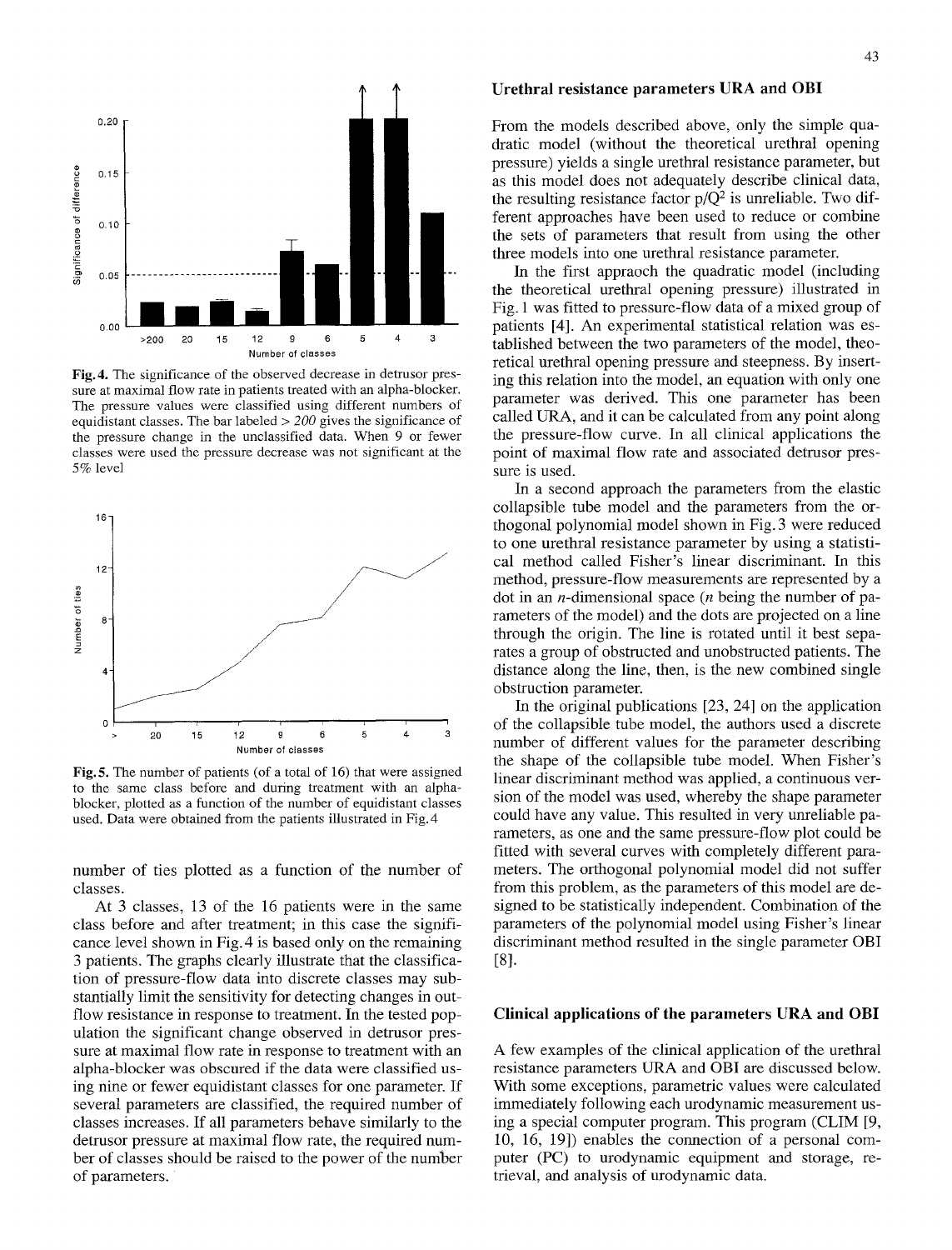**Table** 2. The effect of surgical and pharmacological treatment of BPH patients on the average value  $\pm$  SD of the urethral resistance parameter URA and the significance according to the Wilcoxon signed-rank test

| URA before Treatment<br>$\langle \text{cmH}_2 \rangle$ |                | URA after<br>(cmH <sub>2</sub> O) | Num<br>ber | Wilcoxon   |
|--------------------------------------------------------|----------------|-----------------------------------|------------|------------|
| $40 \pm 21$                                            | Placebo        | $39 \pm 23$                       | 14         | $P = 0.51$ |
| $51 + 20$                                              | TURP           | $16 + 5$                          | 19         | P < 0.0001 |
| $53 \pm 21$                                            | 2 mg Doxazosin | $39 \pm 18$                       | 16.        | $P = 0.03$ |
| $48 \pm 21$                                            | 4 mg Doxazosin | $41 \pm 18$                       | 15         | $P = 0.03$ |

**Table** 3. The effect of surgical and pharmacological treatment of BPH patients on the average value  $\pm$  SD of the urethral resistance parameter OBI and the significance according to the Wilcoxon signed-rank test

| <b>OBI</b><br>before | Treatment      | OBI after   | ber | Num- Wilcoxon |
|----------------------|----------------|-------------|-----|---------------|
| $68 \pm 23$          | Placebo        | $62 + 27$   | 14  | $P = 0.30$    |
| $83 + 34$            | TURP           | $34 \pm 10$ | 19  | $P = 0.0001$  |
| $88 \pm 31$          | 2 mg Doxazosin | $71 \pm 28$ | 16  | $P = 0.16$    |
| $94 \pm 35$          | 4 mg Doxazosin | $80 \pm 30$ | 15. | $P = 0.04$    |

In a small pilot study of ten patients [6], the diameter of the prostatic urethra was measured from transrectal ultrasound recordings at the apex, the midurethra, and the bladder neck. Measurements were taken at maximal flow rate. Spearman's rank correlations between the three diameters and URA were  $-0.70$  ( $P = 0.013$ ),  $-0.48$  ( $P =$ 0.079), and  $-0.71$  ( $P = 0.011$ ), respectively. Rank correlations with OBI were  $-0.62$  (P 0.027),  $-0.60$  (P = 0.032), and  $-0.60$  ( $P = 0.032$ ), respectively. This finding shows that the urethral resistance as quantified by the parameters URA and OBI is determined to a large degree by the urethral diameter during voiding.

URA and OBI were also determined in a series of 29 patients before and after transurethral resection of the prostate (TURP) [11, 15, 17]. These patients were selected using conventional clinical criteria. It was found that the population consisted of two groups: a group of obstructed patients with a high URA value before the operation and a significantly decreased URA value afterward ( $n = 19$ ) and a smaller but significant group ( $n = 10$ , approximately 35%) of unobstructed patients with low URA values both before and after the operation. The outcome of surgery in terms of subjective symptomatology was less favorable in these patients, which provides strong arguments for including preoperative testing with the described parameters before prostatic surgery [17].

Table 2 shows the change in URA observed in response to TURP in obstructed patients as compared with that seen in response to various doses of the alpha-blocker Doxazosine [18]. The table shows that although the effect of this drug is dramatically smaller than that of the operation, there was nevertheless a significant reduction in the parameter URA in the group of patients treated with 2 mg as well as in that treated with 4 mg. Table 3 shows similar data for the urethral resistance parameter OBI in the same groups. Apart from the group treated with TURR this parameter shows a significant change only in the 4-mg group.

## **Patient selection for pressure-flow analysis**

The analysis methods and urethral resistance parameters discussed offer a promising tool for diagnosis and treatment of lower-urinary-tract disorders. All methods are based on an invasive and costly measurement of detrusor pressure in relation to flow rate. Many attempts have been made to quantify or define obstruction using a cheap, easy, and noninvasive flow-rate measurement alone. It can easily be shown that this is fundamentally impossible. On the other hand, it is very unlikely that patients with an extremely high maximal flow rate are obstructed, and it is probably equally unlikely that patients with a very low flow rate are unobstructed. Given that in a practical situation, not even a pressure-flow study can give 100% certainty that a patient is obstructed or unobstructed (after all, there is not a 100% reproducibility of studies), it must be possible to design a strategy that limits the number of pressure-flow studies without significantly affecting the diagnostic accuracy.

A first attempt at such a strategy was developed using a total of 109 pressure-flow studies of men consecutively evaluated in our outpatient clinic. Only studies with unimodal flow-rate curves and pressure-flow studies without artefacts were included. In case repeated studies were available, the study with the highest maximal flow rate was chosen for analysis. The patients were diagnosed as obstructed or unobstructed using the urethral resistance parameter URA and a cutoff value of  $29 \text{ cm}H_2O$ . Assuming the diagnosis based on the pressure-flow analysis to be 100% correct, the population consisted of 70 unobstructed and 39 obstructed patients. Discriminant analysis showed that with the use of flow-rate measurements alone, these groups of patients could best be separated with a cutoff value of 10.4 ml/s (one patient in this population voided 120 ml and all other patients voided 150 ml or more, implying that the volume dependence of the maximal flow rate did not bias the data). Basing the diagnosis of all patients on flow rate alone yielded a diagnostic accuracy of 77%, assuming that the diagnosis based on the pressure-flow study was 100% accurate. This figure should be related to the diagnostic accuracy that can be attained by blindly diagnosing all patients in this population as unobstructed. This diagnosis is correct in 70/109 or 64% of cases. Thus, in this population the use of flow rate as a diagnostic tool for detecting obstruction increased the diagnostic accuracy by 13%. Figure 6 shows the diagnostic accuracy plotted as a function of the percentage of patients in whom pressure~flow studies are done.

The figure shows that doing only pressure-flow studies in the 62% of patients with the lowest flow rates and relying on free flow-rate measurement in the other patients in this population results in a diagnostic accuracy of 100%. A similar graph was constructed for the exclusion of patients with the lowest flow rates from pressure-flow analysis. This was a mirror image of Fig. 6 and led to the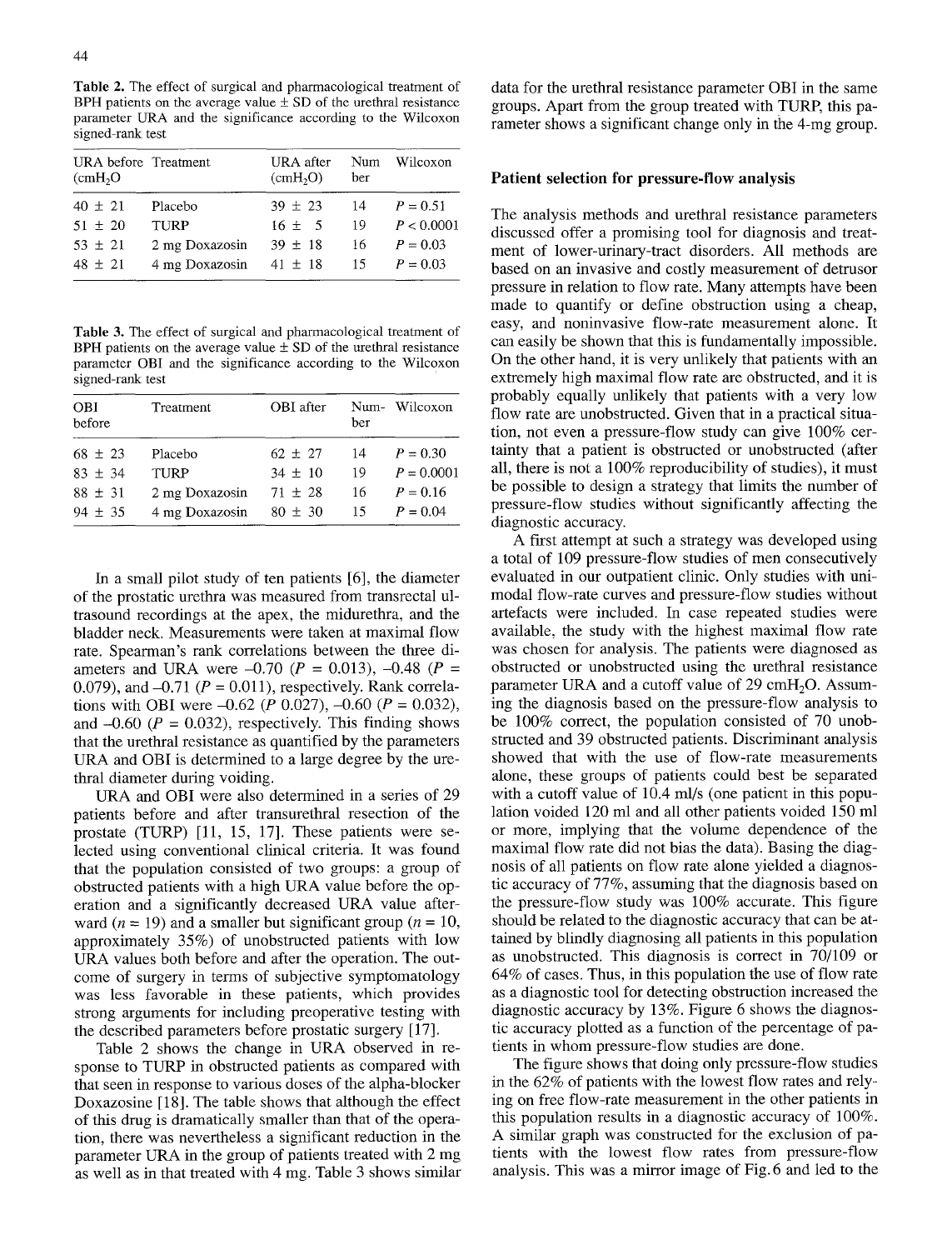

Fig. 6. The performance of a strategy in which only a limited percentage of the patients is subjected to pressure-flow analysis. This limited group of patients is preselected using free flow-rate measurements. The diagnostic accuracy of such a strategy is plotted as a function of the percentage of patients in which pressure-flow analysis is done, assuming that pressure-flow analysis is 100% accurate



Fig.7. Cumulative-probability density function of the maximal flow rates measured in the patient group for which Fig. 6 was calculated. The graph shows the percentage of patients who had a maximal flow rate below a certain value

conclusion that the 9% of patients with the lowest flow rate did not need pressure-flow studies. The combination of these two exclusion strategies revealed that in the tested population, pressure-flow studies were necessary in only  $62\% - 9\% = 53\%$  of patients to yield an uncompromised diagnosis. The flow-rate cutoff values related to these percentages of the patient population can be read from Fig.7, which illustrates the cumulative-probability density function of the maximal flow rate. It shows the percentage of patients in the tested population that had a flow rate lower than a certain value.

From this figure we can directly read that the 62% of patients that did not need a pressure-flow study according to Fig.6 had a flow rate exceeding 12 ml/s and that the other 9% that did not need it had a flow-rate below 4.8 ml/s. The described data thus illustrate that it is possible

to design a strategy to limit the number of pressure-flow studies in a given patient population by first investigating patients with a free flow-rate measurement and then doing pressure-flow studies only in those patients with a free flow rate ranging between certain flow-rate values (in this study, between 4.8 and 12 ml/s). By the latter strategy, invasive measurement is necessary in only 53% of the patients in the tested population.

#### **Conclusions**

At present, a pressure-flow study is the only reliable method to measure or diagnose the degree of infravesical obstruction. Many methods have been proposed to analyze the resulting pressure-flow plot. These methods differ in aim, models used, data-processing techniques applied, and resulting resolution. Two aims can be distinguished: diagnosis of obstruction and measurement of urethral resistance (e.g., to evaluate the efficacy of treatment). Methods that aim at measuring urethral resistance can simply be extended with decision rules for diagnosing obstruction, whereas methods aiming at diagnosis often cannot be used for measuring urethral resistance; hence, the former may be called more universal.

From the available models, only the collapsible tube model [23] describes all measured patient data adequately. However, this model has statistical drawbacks. In practice, only the first two terms of an orthogonal polynomial that overcomes these problems can reliably be determined, implying that on average a simple straight line is the most adequate description of pressure-flow data. The independent parameters that best define this straight line (average height and average slope) can directly be used as urethral resistance parameters, but for simple diagnosis and sensitive testing of the efficacy of treatment it is advantageous to combine these parameters into one urethral resistance factor.

Some successful clinical applications of such a combined parameter (OBI) and an earlier single resistance factor (URA) have been discussed. Clinically, both perform comparably, but as URA is based on a less adequate model (quadratic with additive theoretical urethral opening pressure), it sometimes considerably "misfits" the pressure-flow data. Both of the parameters were calculated from the pressure-flow data using a computer (for URA this is not necessary, whereas for OBI it is). Apart from being efficient and enabling the use of more advanced dataanalysis methods, the application of a computer in analyzing urodynamic data ensures objectivity: all data are processed uniformly according to predefined rules, and no human observer error or bias is introduced. Such objectivity is required in statistical processing of data, for instance, to test the effect of pharmacological treatment. Of course, adequate methods should be implemented to avoid errors and bias caused by artefacts in the measurements.

Methods for analyzing pressure-flow data that do not involve computers (although all new urodynamic equipment systems available include a computer) are usually based on a classification system with a limited number of classes. Such methods have too low a sensitivity for test